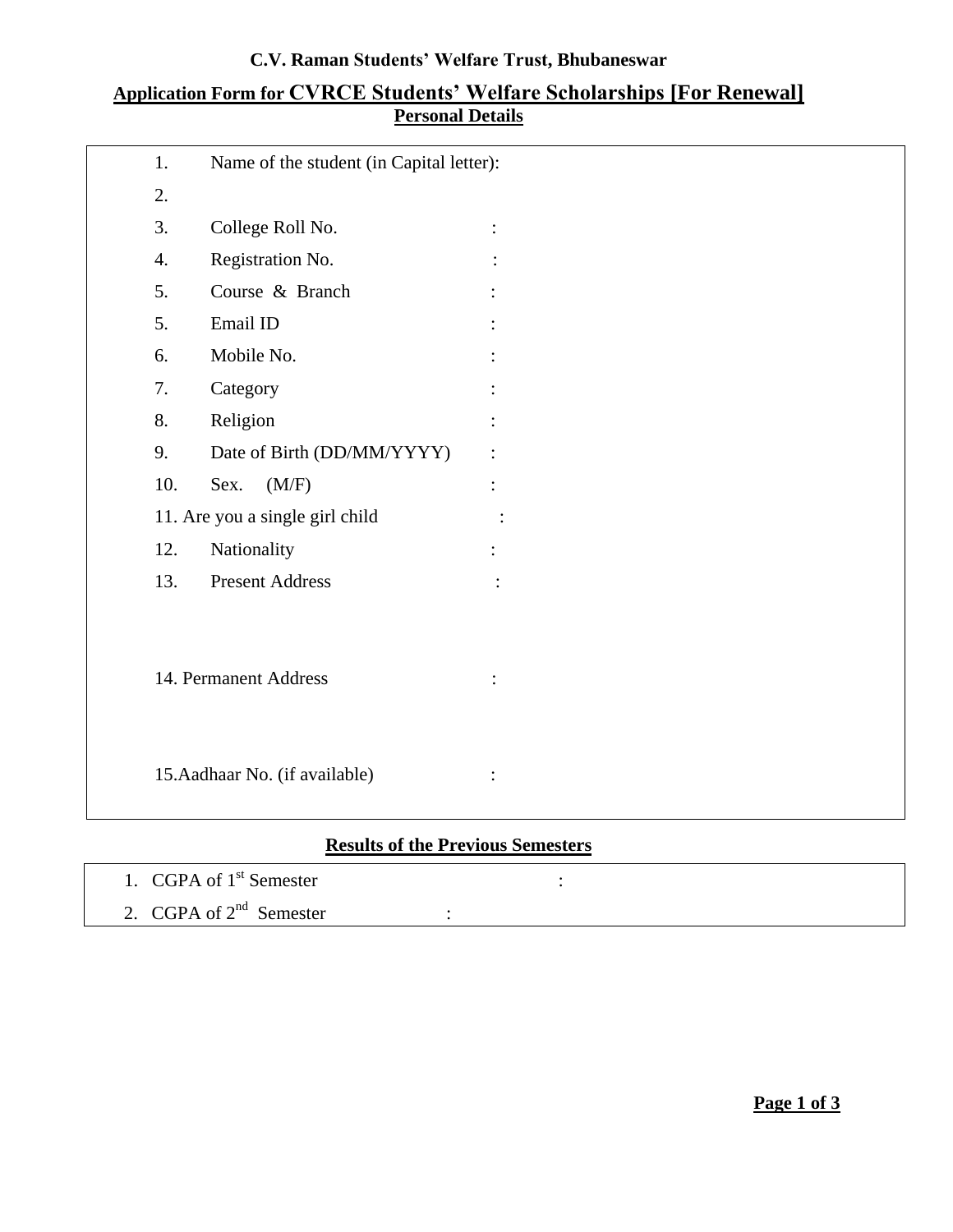|    | Father / Guardian Name                        |  |
|----|-----------------------------------------------|--|
|    | 2. Father's Profession                        |  |
|    | 3. Father's Annual Income (In Rs.)            |  |
| 4. | Mother's Name                                 |  |
|    | 5. Mother's Profession                        |  |
|    | 6. Mother's Annual Income (In Rs.)            |  |
|    | 7. PAN Number of the Parents (If available) : |  |

## **Bank Account Details :**

| 1. Account Holder Name  | ٠ |
|-------------------------|---|
| 2. Account Number       | ٠ |
| 3. IFSC Code of Bank    |   |
| 4. MICR Number of Bank  | ٠ |
| 5. A/c Type             | ٠ |
| 6. Bank Address details | ٠ |
| 7. Name of the Branch   | ٠ |

**Page 2 of 3**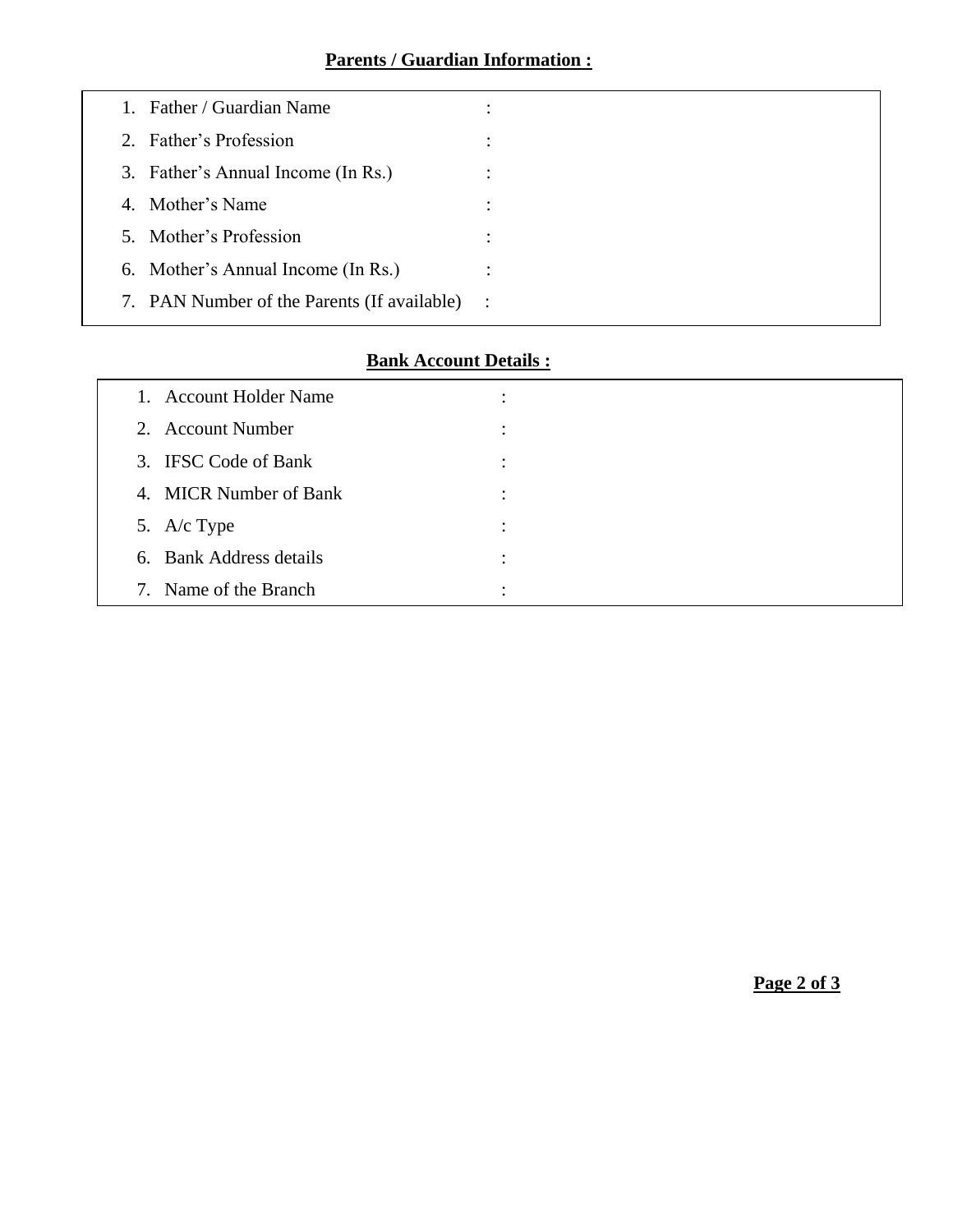**Page 3 of 3**

### **Essential Enclosures**

# *The following documents needs to be submitted at the college / institution along with this form.*

- **True Copy of Income Certificate of parents form Tahasildar /BDO/SDO.**
- **Academic Report and Conduct Certificate [Annexure 1]**
- **True Copy of The first page of Bank Pass-Book showing name of the applicant & account number.**

**\_\_\_\_\_\_\_\_\_\_\_\_\_\_\_\_\_\_\_\_\_\_\_\_\_\_\_\_\_\_\_\_\_\_\_\_\_\_\_\_\_\_\_\_\_\_\_\_\_\_\_\_\_\_\_\_\_\_\_\_\_\_\_\_\_\_\_\_\_\_\_\_\_\_**

- **A Passport –Size Photograph**
- **Duly filled in Annexure - 1**

**\*If any information in the application is found to be incorrect/incomplete the scholarship will be withdrawn, the student will be required to return the entire scholarship amount with penalty.** 

# **DECLARATION**

I do hereby declare that the above information furnished by me is true and correct to the best of my knowledge and belief. I am not availing any other scholarship from any other sources.

**Date:**

**Signature of the Mentor:** Signature of HOD

**Signature of Dean Students' Welfare Signature Signature of Principal** 

**Place: Full Signature of Applicant**

**\*End of the Form\***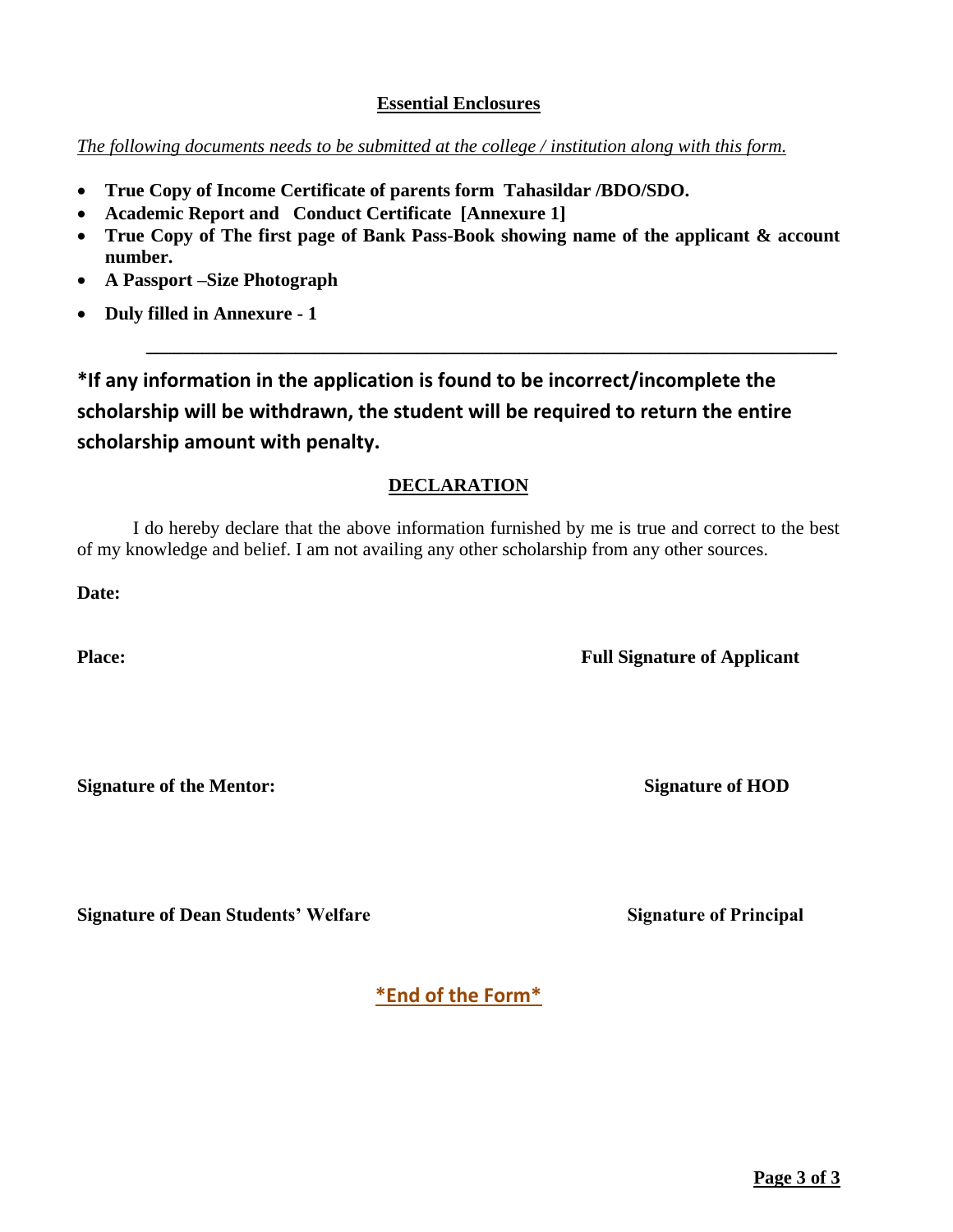# Academic report and Conduct certificate

# [for renewal of scholarship]

| Name:                                                                                                          |                                      |                                                   |            |                                              |                                                   |
|----------------------------------------------------------------------------------------------------------------|--------------------------------------|---------------------------------------------------|------------|----------------------------------------------|---------------------------------------------------|
|                                                                                                                | <b>College Roll No.</b>              |                                                   |            |                                              |                                                   |
|                                                                                                                | <b>Registration No.</b>              |                                                   |            |                                              |                                                   |
| <b>Course:</b>                                                                                                 |                                      |                                                   |            |                                              |                                                   |
| <b>Branch:</b>                                                                                                 |                                      |                                                   |            |                                              |                                                   |
|                                                                                                                | <b>Present Semester</b>              |                                                   |            |                                              |                                                   |
|                                                                                                                | Attendance in Last Odd Semester: 3rd |                                                   |            | <b>Attendance in Last Even Semester: 2nd</b> |                                                   |
| SI.<br>No.                                                                                                     | <b>Subject</b>                       | <b>Percent</b><br>age of<br><b>Attenda</b><br>nce | SI.<br>No. | <b>Subject</b>                               | <b>Percent</b><br>age of<br><b>Attend</b><br>ance |
|                                                                                                                |                                      |                                                   |            |                                              |                                                   |
|                                                                                                                |                                      |                                                   |            |                                              |                                                   |
|                                                                                                                |                                      |                                                   |            |                                              |                                                   |
|                                                                                                                |                                      |                                                   |            |                                              |                                                   |
|                                                                                                                |                                      |                                                   |            |                                              |                                                   |
|                                                                                                                |                                      |                                                   |            |                                              |                                                   |
|                                                                                                                |                                      |                                                   |            |                                              |                                                   |
| <b>CGPA in 2<sup>nd</sup> Semester</b><br><b>CGPA in 1st Semester</b>                                          |                                      |                                                   |            |                                              |                                                   |
|                                                                                                                |                                      |                                                   |            |                                              |                                                   |
| <b>Signature with Seal of Dean Academics</b>                                                                   |                                      |                                                   |            |                                              |                                                   |
| As per the records the student does not have any record of any involvement in<br>any in disciplinary activity. |                                      |                                                   |            |                                              |                                                   |
| <b>Signature of HOD</b><br><b>Signature of the Mentor</b>                                                      |                                      |                                                   |            |                                              |                                                   |
| <b>Signature with Seal</b><br>of Dean Students Welfare<br><b>Signature of Principal</b>                        |                                      |                                                   |            |                                              |                                                   |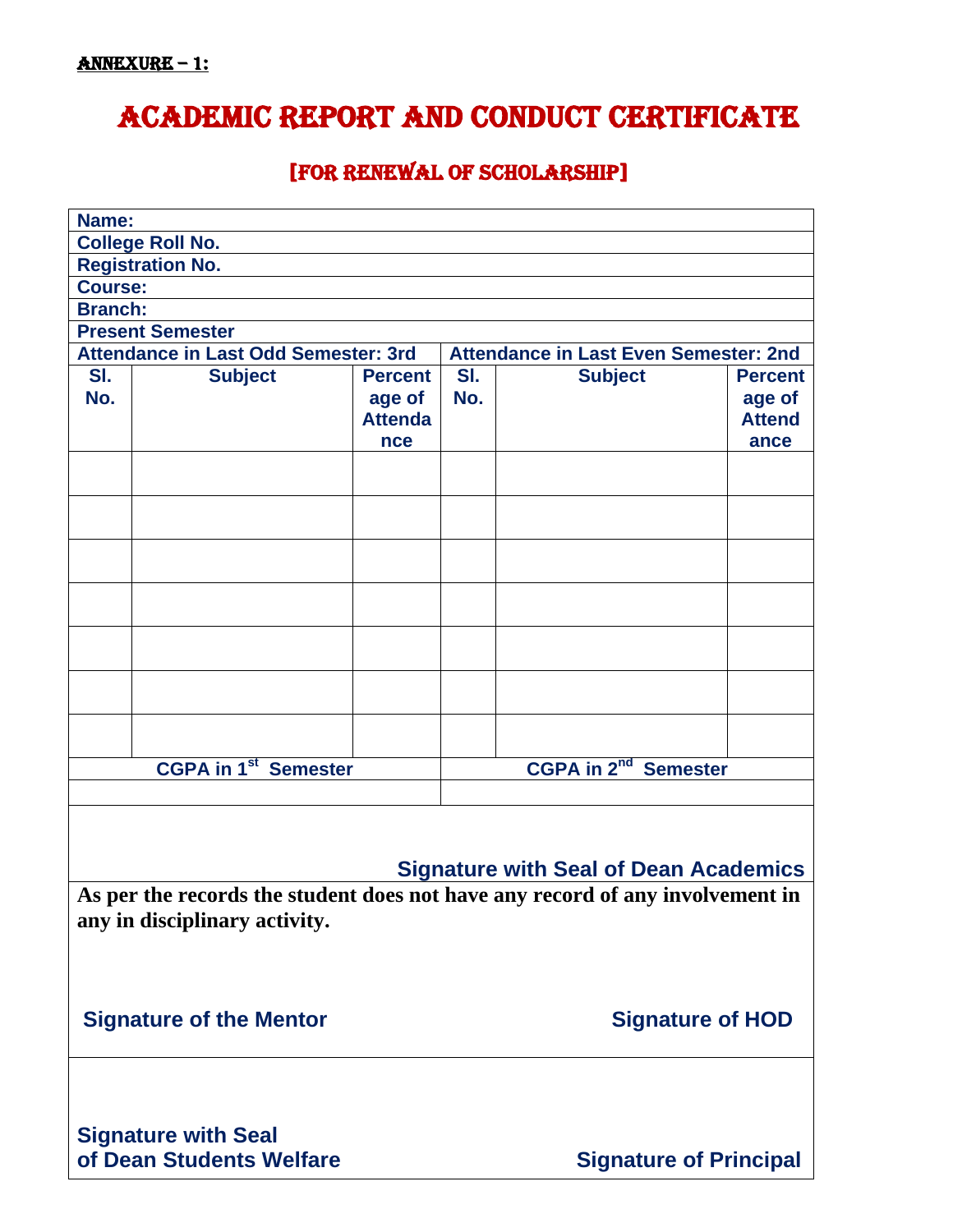| 1.  | Name of the student (in Capital letter): |                |
|-----|------------------------------------------|----------------|
|     |                                          |                |
| 2.  | College Roll No.                         |                |
| 3.  | Registration No.                         |                |
| 4.  | Course & Branch                          |                |
| 5.  | $\operatorname{Email}$ ID                |                |
| 6.  | Mobile No.                               |                |
| 7.  | Category                                 |                |
| 8.  | Religion                                 |                |
| 9.  | Date of Birth (DD/MM/YYYY)               |                |
| 10. | Sex.<br>(M/F)                            |                |
|     | 11. Are you a single girl child          |                |
| 12. | Nationality                              |                |
| 13. | <b>Present Address</b>                   | $\ddot{\cdot}$ |
|     |                                          |                |
|     | 14. Permanent Address                    | :              |
|     |                                          |                |
|     |                                          |                |

### **C. V. Raman Students' Welfare Trust, Bhubaneswar**

### **Application Form for CVRCE Students' Welfare Scholarships Personal Details**

15.Aadhaar No. (if available) :

| <b>Last Examination Passed</b> |                                     |   |
|--------------------------------|-------------------------------------|---|
|                                | 1. Last Exam Passed                 | ٠ |
| 2.                             | Stream                              |   |
|                                | 3. Name of Board/Council/University | ٠ |
|                                | 4. Address of College/ Institution  | ٠ |
|                                | 5. Year of Admission                |   |
|                                | 6. Year of Passing                  | ٠ |
| 7.                             | Percentage of Marks /CGPA Secured   | ٠ |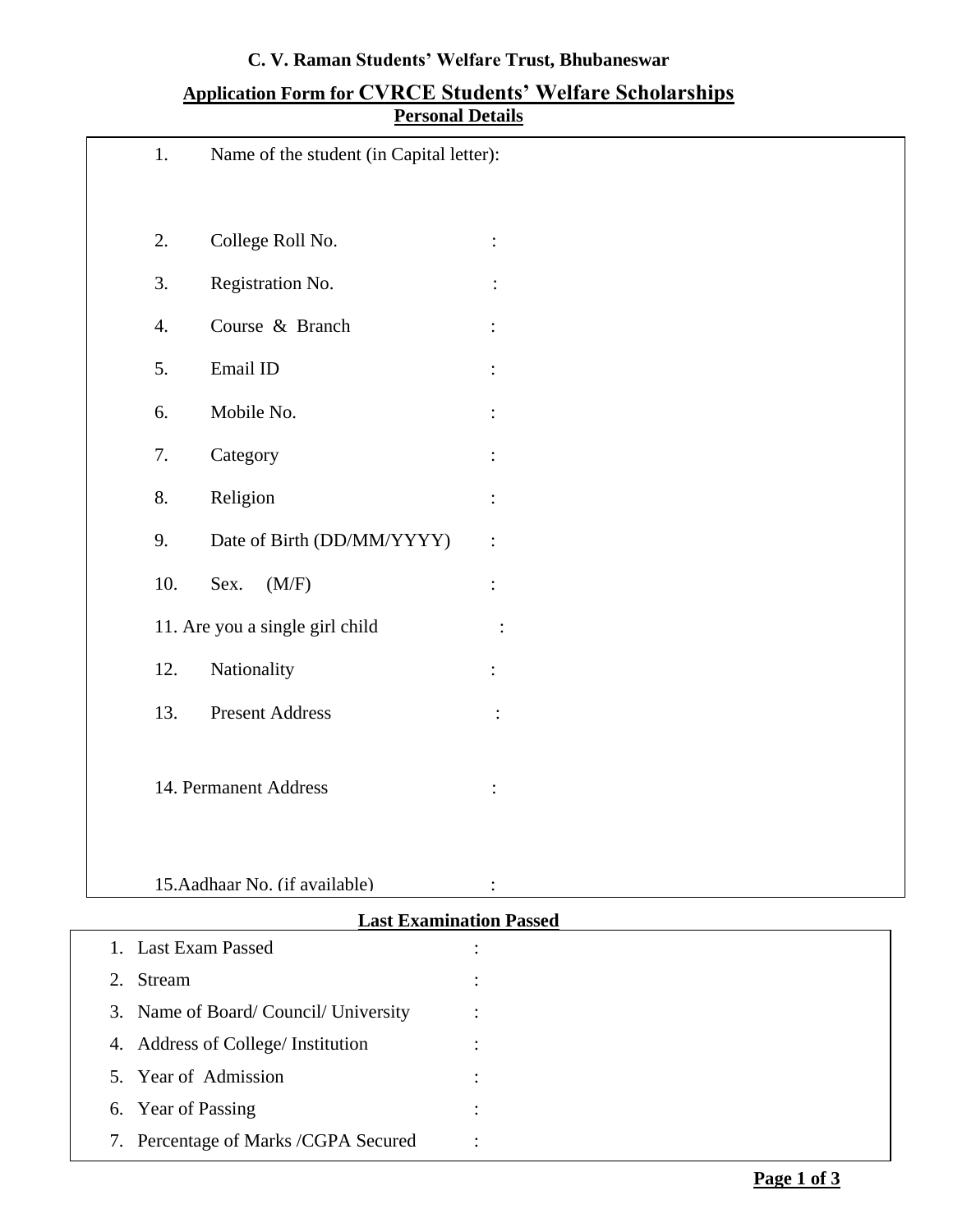| Father / Guardian Name<br>1.                |                |
|---------------------------------------------|----------------|
| 2. Father's Profession                      | ٠<br>$\bullet$ |
| 3. Father's Annual Income (In Rs.)          |                |
| 4. Mother's Name                            |                |
| 5. Mother's Profession                      |                |
| 6. Mother's Annual Income (In Rs.)          |                |
| 7. PAN Number of the Parents (If available) | $\sim$ 1       |
|                                             |                |

# **Bank Account Details :**

| 1. Account Holder Name  | ٠ |  |
|-------------------------|---|--|
| 2. Account Number       |   |  |
| 3. IFSC Code of Bank    | ٠ |  |
| 4. MICR Number of Bank  | ٠ |  |
| 5. A/c Type             | ٠ |  |
| 6. Bank Address details | ٠ |  |
| 7. Name of the Branch   | ٠ |  |

# **Rank Details :**

| 1. Name of the Entrance Examination | ٠         |
|-------------------------------------|-----------|
| 2. Roll No.                         |           |
| 3. All India Rank                   | $\bullet$ |
| 4. Year of Examination              | $\bullet$ |
|                                     |           |